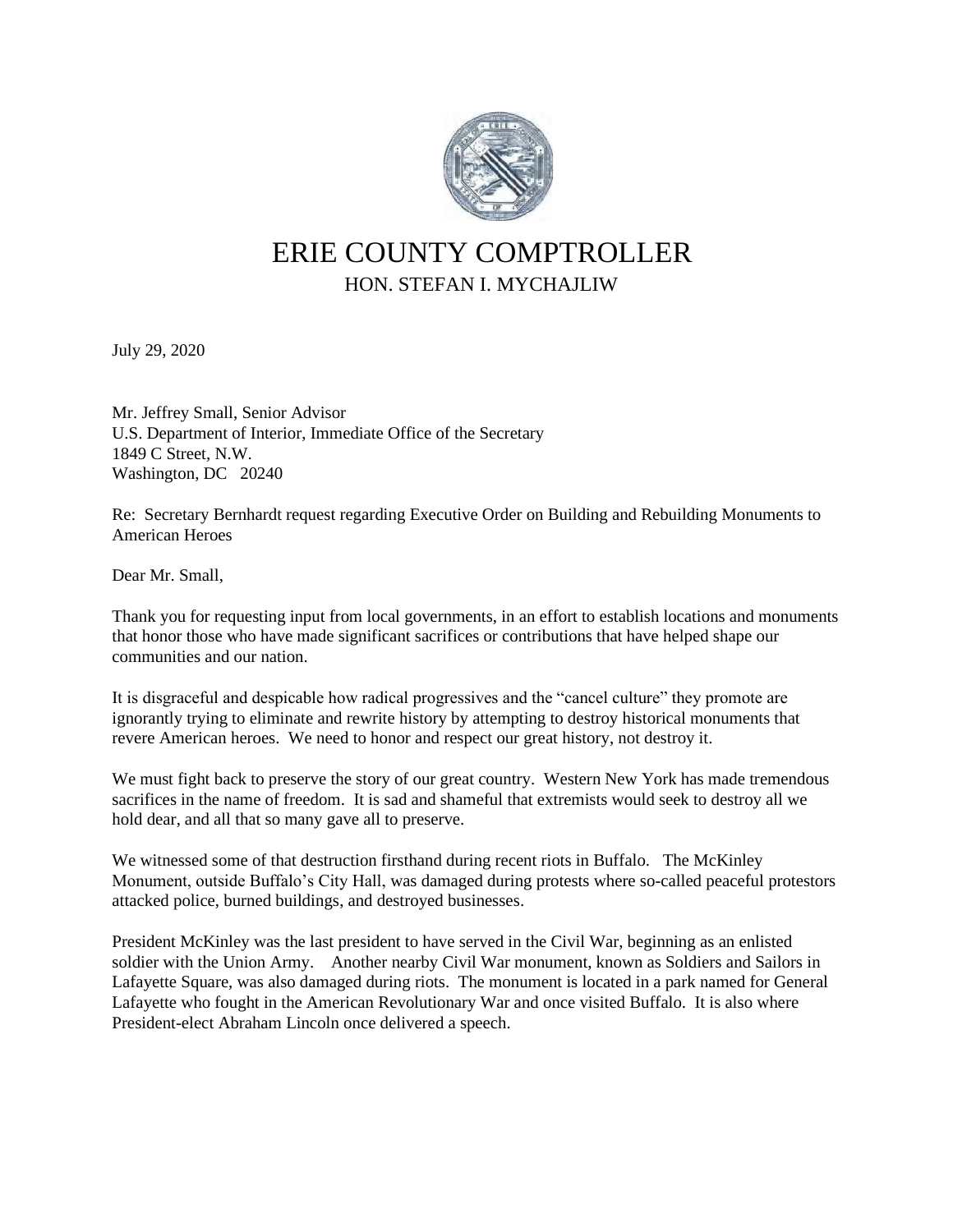Buffalo and Erie County, New York are known for having a rich and significant place in the history of our country, ranging from the days of the Revolutionary War to present day. As far as your request for individuals that can be honored with a monument, whether it be here in Buffalo, Washington, D.C. or anywhere in our country, here are my suggestions:

Medal of Honor Recipient David Bellavia: he is the first living Medal of Honor recipient from the Iraq War, is from Western New York. President Donald Trump awarded him with the Medal of Honor during a White House ceremony in 2019.

Former Congressman, Cabinet Secretary and Vice-Presidential candidate Jack Kemp: a champion Buffalo Bills football player of the 1960s, former Secretary of U.S. Housing and Urban Development, Kemp was a champion of supply side economics, an early advocate of immigration reform, and was known to have a strong influence on President Ronald Reagan.

Polish General and Revolutionary War Hero Casimir Pulaski: Considered the father of the American Calvary, the Casimir Pulaski Monument here once had the distinction as the world's largest monolithic bronze casting at the time of its creation in 1979. His memory is honored annually with the Pulaski Day parade.

Lieutenant Colonel Matt Urban (Urbanowicz): one of World War II's most decorated soldiers, a monument to him is located on the grounds of the Rath building, which serves as Erie County's primary government headquarters.

Shirley Chisholm: the first African American woman elected to Congress, first African American woman to run for President of the United States for a major party, retired to Western New York and is buried here.

Billy Wilson: More recently a park in Amherst, New York has been named for this hero who paid the ultimate price defending freedom, a local soldier that was killed in Afghanistan in 2012.

Mark Rademacher: Sergeant that was honored with the naming of Rademacher Memorial Park in Wales, who was killed in the Grenada Invasion in November 1983.

William (Wild Bill) Donovan: Medal of Honor recipient and instrumental in the creation of the CIA.

United States President Grover Cleveland:  $22<sup>nd</sup>$  and 24th U.S. President Grover Cleveland, who once served as Buffalo mayor and Erie County Sheriff. A statue of him stands outside the entrance of Buffalo City Hall.

United States President Millard Fillmore: 13th U.S. President who began his political career in Buffalo and was an opponent of slavery.

Nobel Laureate Herbert Hauptman, who was awarded the Nobel Prize for Chemistry in 1985.

Dr. Roswell Park, who founded a cancer research hospital in 1898 that now bears his name.

F. Scott Fitzgerald, one of the most prolific American writers and author of such memorable novels as "The Great Gatsby," spent his childhood in Buffalo. Fitzgerald was named after a cousin, Francis Scott Key, who penned the lyrics to what became the American national anthem.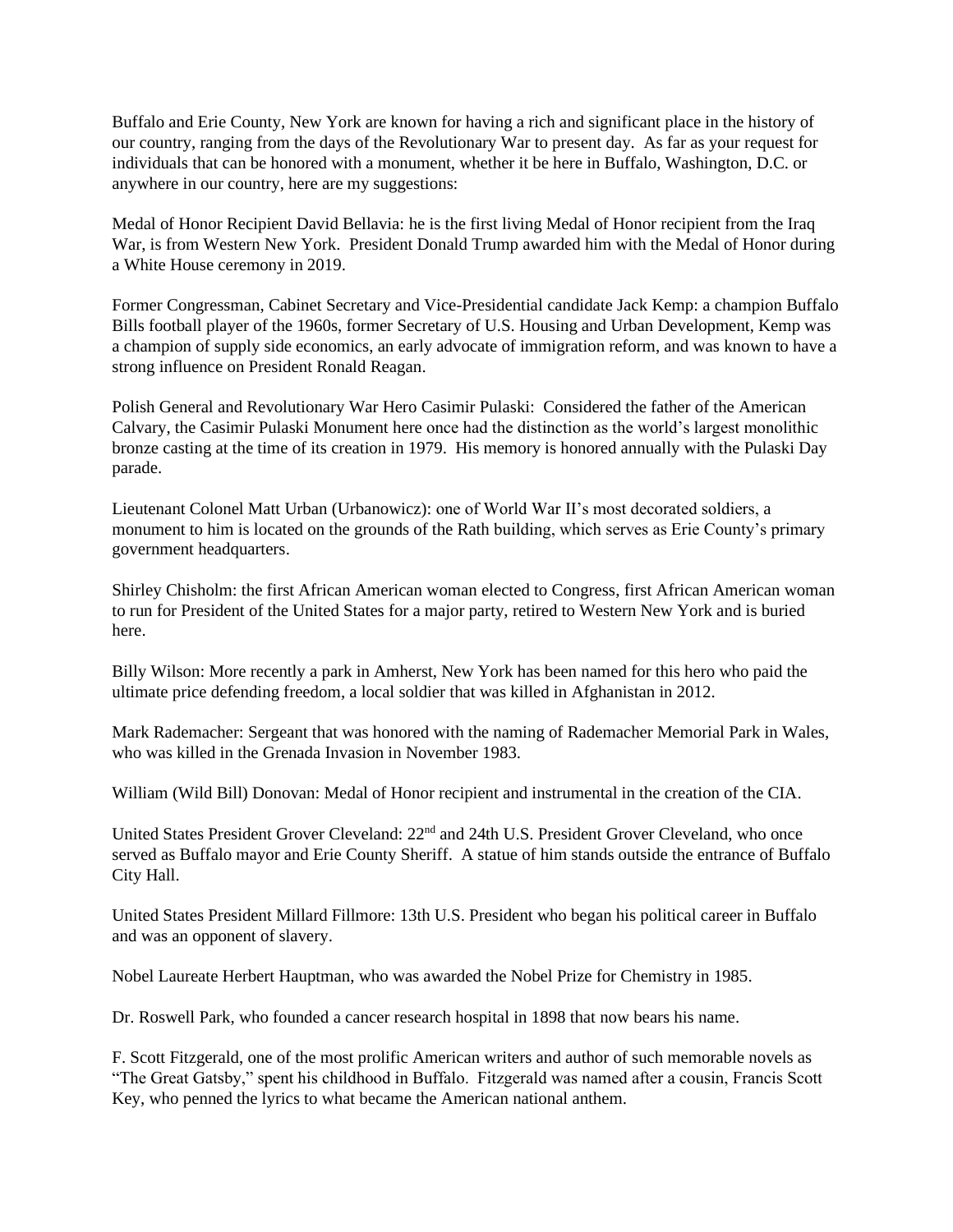Your correspondence also requested information pertaining to existing monuments in and around Erie County. South Park High School in South Buffalo is known to have lost 179 classmates or alumni in battle since World War I, and has a marker outside the school honoring many of the fallen heroes.

Buffalo is also home to the Theodore Roosevelt Inaugural Site. The mansion turned museum remains the only National Park Service facility in western New York, and is where the 26<sup>th</sup> President of the United States was sworn in after the assassination of President William McKinley at the Pan-American exposition in Buffalo.

Our monuments and memorials stand as a testimony to the vision of our founding fathers, the perseverance of the pursuit of liberty sought by the generations that came before us, and the patriotism celebrated by our great citizenry willing to lay down their lives for our country.

There is a beautiful Veterans Tribute in North Collins, New York, created by volunteers who spent years fundraising to create a spectacular remembrance to our war dead.

The Buffalo Naval and Military Park, home to the U.S.S. Little Rock and U.S.S. The Sullivans, has numerous monuments that honor our service men and women; the African American Veterans Monument WNY is the first in the United States to honor African Americans who have served or are serving in the military. The park is also home to many other monuments, including the Iraq-Afghanistan Monument, Vietnam Memorial, Purple Heart Memorial, The Battle Within PTSD Monument, Hispanic and Latino memorial, the AMVETS Pearl Harbor monument, another that honors Poland's contribution to the second World War, the World War II Merchant Marine Seamen Monument, one that honors the Special Marine Corps units of World War II, Buffalo's Union Army Irish Regiment, Korean War Memorial, U.S.S. Grenadier Memorial, and Rust Bucket Brigade Monument.

The Hiker Monument in downtown Buffalo is dedicated to servicemembers. There is a monument of a young Abraham Lincoln gifted to the city of Buffalo in 1935, and an 8-foot bust of Dr. Martin Luther King, Jr. in a city park that bears the civil rights leader's name. Commodore Oliver Hazard Perry is honored with a statue in Buffalo's Front Park. He led the Battle of Lake Erie in the war of 1812.

Our region also has a storied history with the Underground Railroad, where slaves seeking freedom would receive assistance, being hidden in Erie and Niagara Counties, on their way to freedom in Canada. The Michigan Street Baptist Church, which was built in 1845 by African Americans, played a crucial role in hiding and aiding them on their journey to freedom.

In honoring the historic achievements of those who helped make our country great, there is no shortage in American ingenuity found right here in Erie County, New York.

I should also note that the historic Forest Lawn Cemetery, covering 269 acres in the City of Buffalo is the final resting place of presidents, entertainers, artists, inventors, Native American leaders, and politicians of world-wide acclaim, and where several memorials honor their lives.

As is quite evident, Buffalo and Erie County has made many contributions and sacrifices in furtherance of our great country. We are proud of our great patriots, of our resourcefulness, and of the innovative minds always working to make us the world's last and greatest hope. It is troubling that so many monuments to our rich history are being disrespected and destroyed. I agree that they need to be not only preserved, but